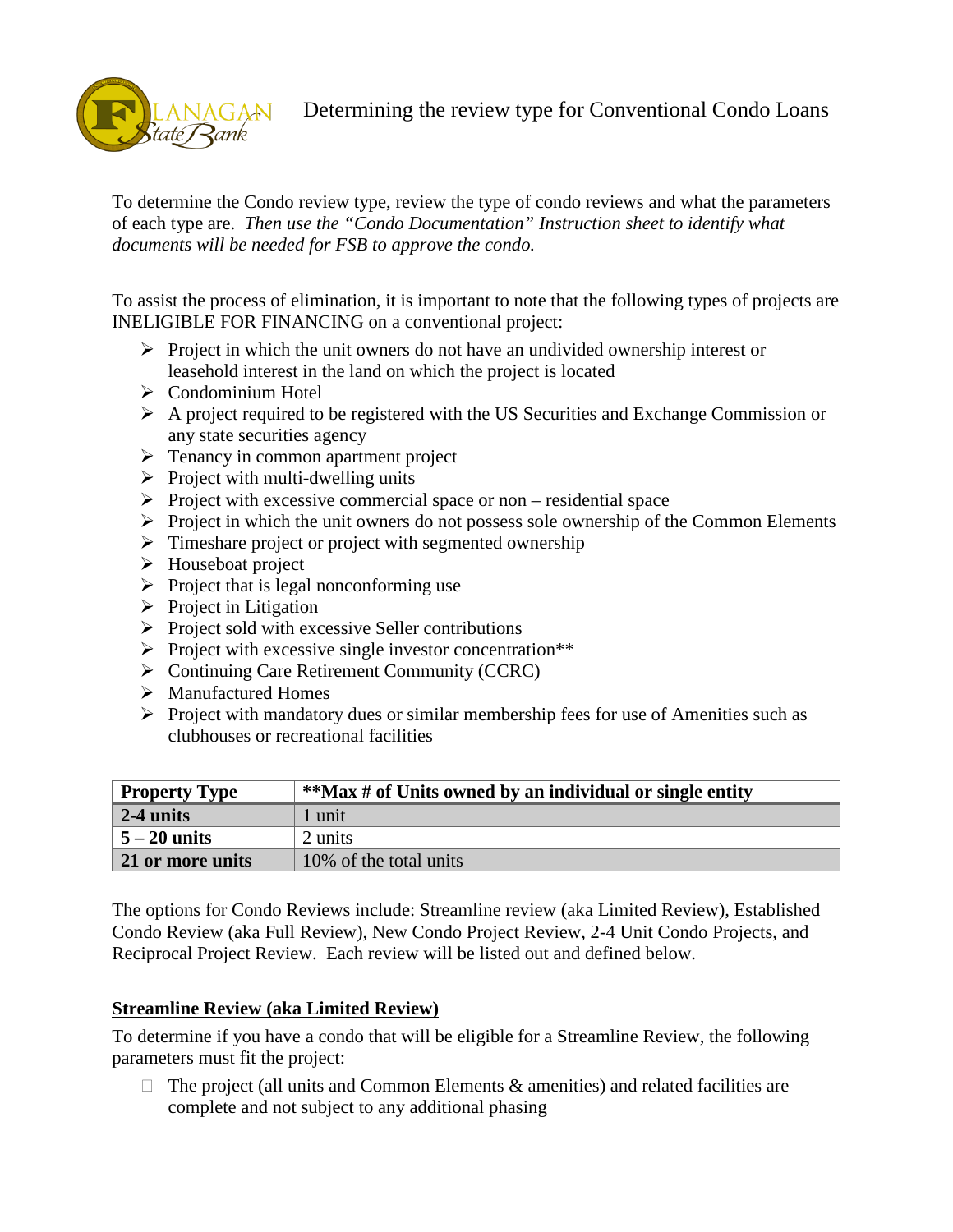- $\Box$  At least 75% of the total units have been conveyed to unit purchasers other than the developer. Or, if a  $2 - 4$  unit condominium project, all units in the project have been conveyed to the unit purchasers, and
- $\Box$  The unit owners control the Homeowners Association (HOA)

It is important to note that Streamline Review does limit the LTV:

# **Streamlined review for Condominium Units** in Established Condominium Projects not located in Florida

| Occupancy<br><b>Type</b>   | Maximum LTV/TLTV/HTLTV |
|----------------------------|------------------------|
| <b>Primary Residence</b>   | 90%                    |
| <b>Second Home</b>         | 75%                    |
| <b>Investment Property</b> | 75%                    |
|                            | new                    |

# Florida Condominium Projects Only Streamlined review for Condominium Units in Established Condominium Projects located in Florida Occupancy Maximum LTV/TLTV/HTLTV **Type Primary Residence** 75% 70% **Second Home Investment Property 70%** new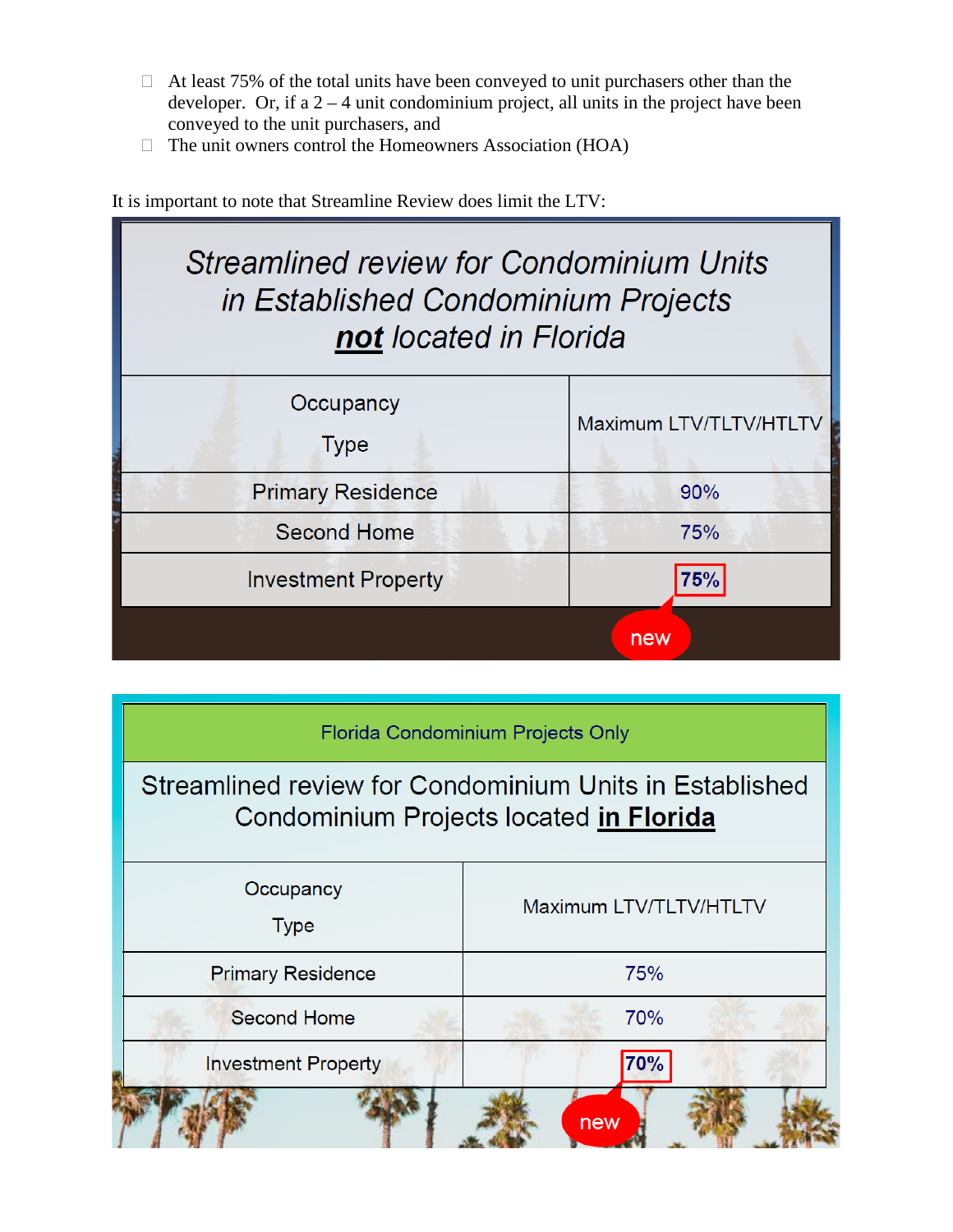### **Established Condo Review (aka Full Review)**

If a Streamline Review cannot be completed, this is the option that must be followed. The following requirements must be met to use this review:

- Must comply with all requirements for Condo Project Review and General Condo Project Eligibility Requirements in FHLMC Seller Guide, Section 5701.2
- $\Box$  Meet the definition for an Establish Condo Project: The project (all units and Common Elements & amenities) and related facilities are complete and not subject to any additional phasing
- $\Box$  At least 75% of the total units in the project have been conveyed to the unit purchasers or if the project is a 2 to 4 unit condominium project, all units in the project have been conveyed to the unit purchasers, and
- $\Box$  The unit owners control the Homeowners Association (HOA)
- □ Owner-Occupancy Requirements:
	- o *Primary residence or second home* no owner-occupancy requirements for the project
	- o *Investment Properties* at least 50% of the total units in the project must be occupied as a primary residence or second home. This is inclusive of 2 to 4 unit projects and for 3 unit properties/projects, all but one unit in the Condo Project must have need conveyed to purchasers who occupy their units as a primary residence or second home.
- $\Box$  Project budget must be consistent with the nature of the project and appropriate assessments must be established to manage the project. At least 10% of the budget must provide funding for replacement reserves for capital expenditures, deferred maintenance, and replacement cost of major Common Elements. Adequate funding for insurance deductibles must be provided for. A Reserve Study may be used in lieu of the project budget providing a replacement reserve of at least 10%.
- $\Box$  No more than 15% of the total number of units in a project are 60 or more days delinquent on the payment of their HOA assessments

### **New Condo Project Review**

This review applies to projects that fit this definition: All units in the Condo Project, Common Elements, Amenities and related facilities are not complete or are subject to additional phasing. Fewer than 90% of the total number of units in the project have been conveyed to the unit purchasers other than the developer or the developer has not turned control of the HOA over to the unit owners.

The following requirements must be met for financing:

- $\Box$  The Condo Project (all condo units, common elements and amenities) and related facilities owned by any Master Association are not complete or are subject to additional phasing, except for 2 to 4 unit condo projects that are complete and not subject to any additional phases.
- $\Box$  Fewer than 75% but at least 50% of the total units in the project have been conveyed to purchasers other than the developer (or its successor) who will occupy the units as their Primary Residence or Second Home.
- $\Box$  The HOA is still in the control of the developer.
- $\Box$  HOA assessment begins once Developer has ceased paying operating expenses attributable to the project